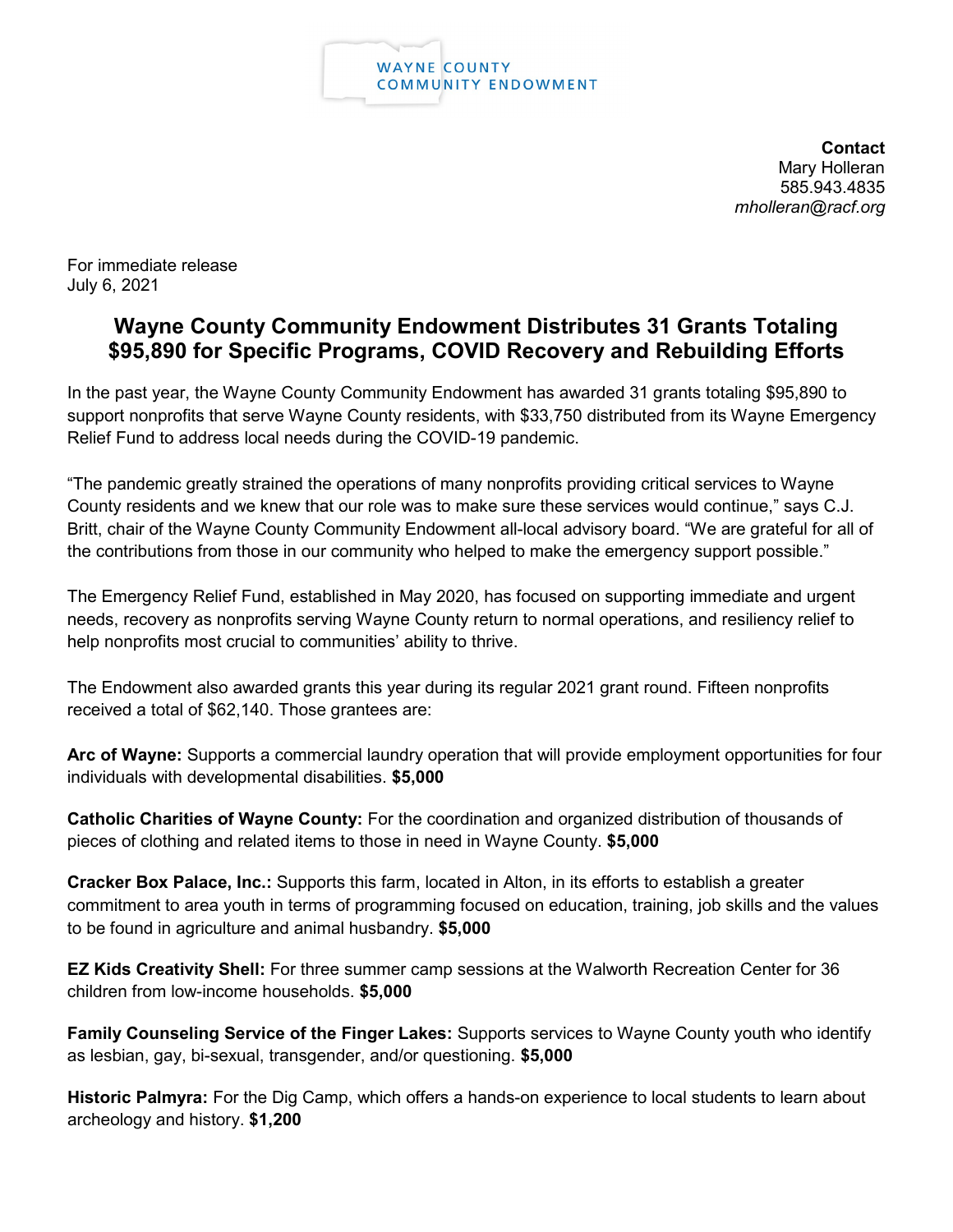

**Home Meal Service:** Supports the delivery of hot, nutritious meals to seniors and homebound residents in Wayne County. **\$5,000**

**House of John, Inc.:** To replace the carpet in the guest bedrooms and stairway to improve the experience for patients receiving end-of-life care. **\$2,500**

**Mercy Flight Central:** To supplement the cost of services for uninsured and underinsured patients. **\$1,000**

**New York State Network for Youth Success:** Supports the Wayne Maximizing Out-of-School Time program to provide daycare for children from Newark in kindergarten through sixth grade. **\$5,000**

**Rural & Migrant Ministry, Inc.:** For a two-week summer day program for 35 children from low-income households in and around Lyons, particularly children of farmworkers. **\$5,000**

**Sodus Bay Junior Sailing Association:** To purchase a Rapid Inflatable Boat and necessary accessories as a crucial support to association programming and initiating replacement of outdated aluminum staff boats. **\$5,000**

**Wayne County Action Program:** Provides support for the STEADY Work Program, which focuses on skills, training, and employment access for the development of Wayne County youth. **\$5,000**

**Wayne County Action Program:** For expansion of the peer-to-peer support program, which creates a system where adult clients living in the Success Center Transition House will receive peer support in navigating the Medicaid and behavioral and mental health systems. **\$4,940.80**

**Wayne County Rural Ministry Come-Unity Center:** To support families with emergency funding for rent or electricity. **\$2,500**

Grants from the Wayne Emergency Relief Fund were awarded to these nonprofit organizations (number in parentheses indicates more than one grant) from August 2020 through May 2021:

**American Red Cross, Western & Central New York Region:** Support basic needs, health services, and recovery assistance for Wayne County families that experience home fires. \$3,000

**Arc of Wayne:** School supplies for students at Roosevelt Children's Center. \$1,500

**Catholic Charities Community Services**: To upgrade appliances at client residences due to overuse and increased cleaning required during the pandemic. \$1,250

**Cornell Farmworker Program:** To support 20 or more agricultural farmworkers in Wayne County suffering financial hardships after contracting COVID. \$2,500

**Family Promise of Wayne County:** For emergency alternate guest housing and support for homeless and low-income families who struggled during the pandemic. \$2,500